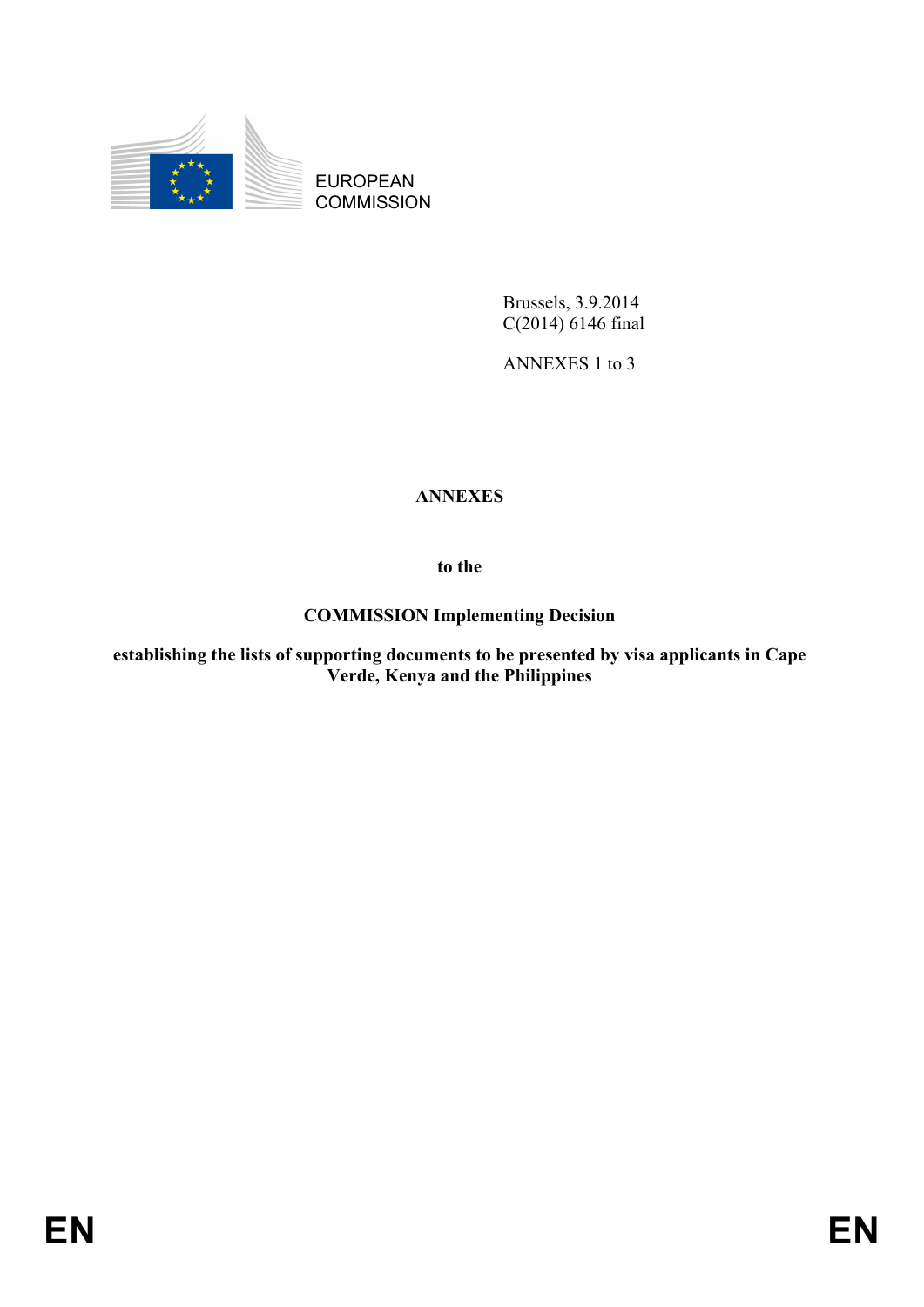### **ANNEX I**

### **List of supporting documents to be presented by visa applicants in Cape Verde**

I. General requirements:

− Copy of flight reservation including return flight;

II. List of supporting documents to be submitted by applicants for short stay visas in Cape Verde

- 1. Documents to be provided by all visa applicants:
- a) Verifiable evidence of sufficient means of subsistence during intended stay such as:
	- − licence to trade,
	- − declaration of employment indicating the duration of employment and salary, when appropriate,
	- − salary slips or personal bank statement or balance for the last 3 months,
	- − regular income generated by a property,
	- − INPS card.

b) Proof of accommodation for the whole duration of the intended stay: hotel reservations or official document by the inviting person (an original certificate of sponsorship and accommodation validated by the local authorities in the Member State of destination. Some Member States' consulates may require that a specific form be used for the invitation letter<sup>1</sup>. Please refer to the website of the Member State concerned for further information).

- c) Additionally, for non-Cape Verdean nationals residing in Cape Verde:
	- − Cape Verdean residence permit valid 2 months beyond the date of intended departure from the territory of the Member states.
- d) Proof of the family situation (family composition certificate); additionally, birth and marriage certificates if needed.
	- e) Minors travelling alone or with one parent must present:
		- − ID card stating the parents' names;
		- − Birth certificate;

1

- − letter of consent from both parents/legal guardian(s); (or the authorization of the Court for Minors if one or both parents are missing);
- ID card/passport of both parents/legal guardian(s).
- 2. Documents to be provided by applicants travelling for the purpose of tourism or family visit:

<sup>1</sup> Austria, Belgium, Czech Republic, Finland, Spain, France, Italy, Luxembourg, Netherlands, Portugal, Slovakia, Sweden and Slovenia.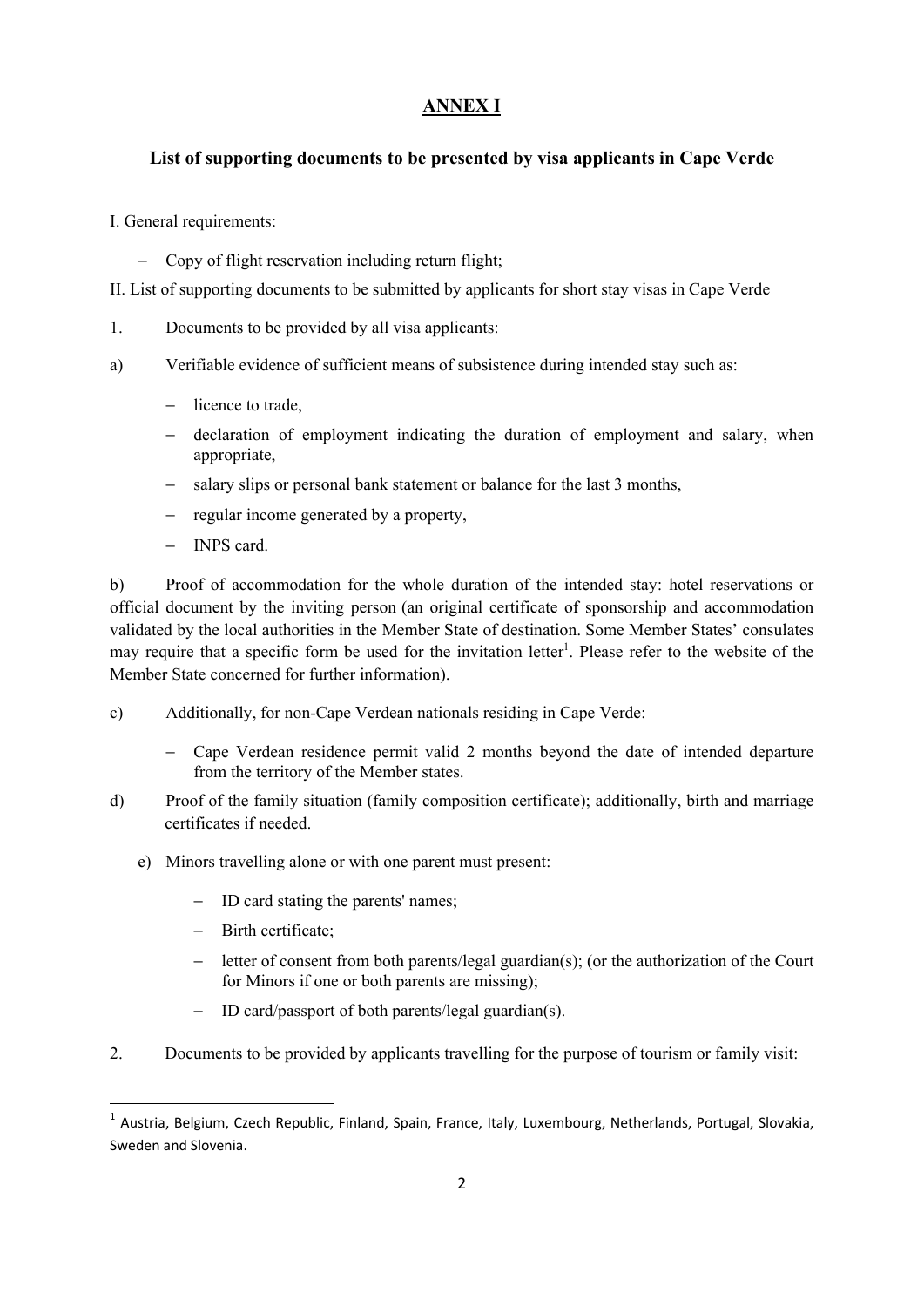- a) Proof of employment (e.g. employment letter stating the days of leave for employees, seaman's book);
- b) Formal written and signed invitation or sponsorship document from the host in accordance with respective internal laws:
- 3. Documents to be provided by applicants travelling for business:
	- a) Invitation letter from the company or from the authorizing body based in the Member State of destination. The letter should contain relevant personal data on the invited person, purpose of the visit and duration of stay.
	- b) Proof of commercial activities in Cape Verde;
- 4. When travelling for medical treatment the following documents must be provided by applicants:
	- a) A document issued by a doctor or the medical institution confirming that the medical treatment is necessary;
	- b) A proof of pre-payment or other proof of sufficient financial means (such as insurance coverage or proof of financial arrangement made) to cover the medical treatment and related expenses
- 5. Documents to be provided by applicants travelling on an official mission or official purposes:
	- a) A verbal note issued by the Cape Verdean Ministry for Foreign Affairs confirming that the applicant is a member of an official delegation or on an official mission to a Member State.
	- b) Invitation letter or confirmation of registration from the host organisation.
- 6. Documents to be provided by applicants travelling for scientific purposes, research, training, cultural, sports or religious events or other reasons:
	- a) Copy of the official invitation stating the name of the host organisation, the length of stay or other documents proving the purpose of the journey.
	- b) Certificate of enrolment at an educational establishment for the purpose of studying, undertaking scientific or practical trainings (including vocational training) or other activities that could help enhance the professional and intellectual skills of the applicant.
- 7. Specific requirements for the transit of seafarers
	- a) Seaman's book with a minimum validity of 6 months, when applicable;
	- b) Invitation from the maritime agency of the Schengen State where the sailor will join the boat. The invitation needs to be signed and with the seal of the Agency and include the following data: name and family name of the seafarer, place and date of birth, passport number, number of naval passport, date of issue, period of validity, position of the sailor at the boat (if there are many sailors their information can be included in a list signed and sealed, as an annex of the invitation letter), date and airport of entry into the Schengen area, name of the boat, port of boarding, duration of the stay of the seafarer in the boat, port of exit, date of return to Cape Verde, itinerary that the seafarer will follow to arrive in the Schengen State of destination and to return to Cape Verde.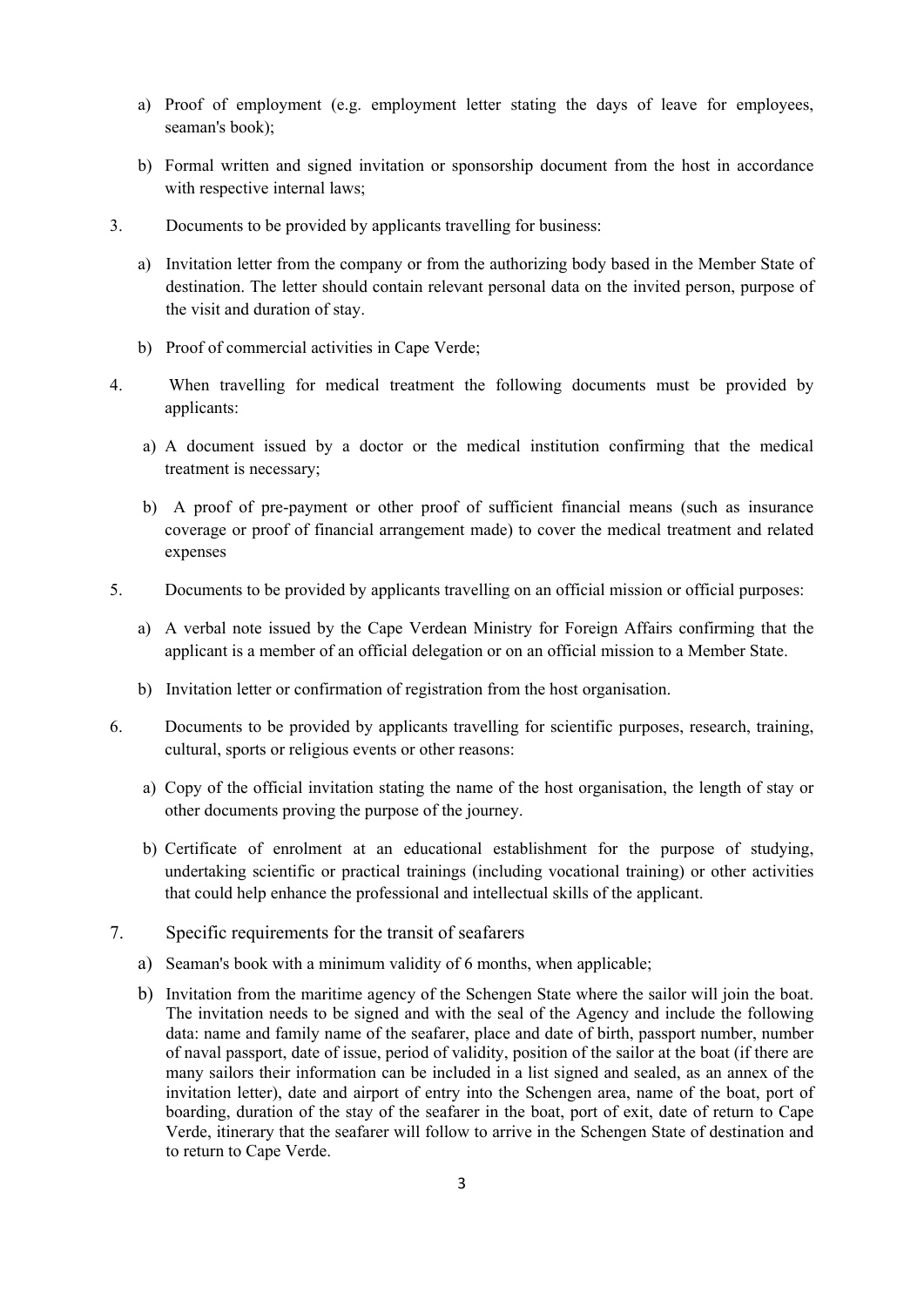In the letter of invitation, the maritime agency from the Schengen State should indicate the name and address of the Cape-Verdean agency which collaborates with her or which will be in charge of presenting the Visa applications or that will be in charge of taking care of the seafarer once he arrives in the Schengen State in order to transport him to the sea port to board.

 If the application is presented by a maritime agency of Cape Verde, letter of invitation of the Cape Verdean agency that includes a list of the seafarer(s), in which is stated their employment on the ship.

 c) Photocopy of the seafarers' employment agreement in order to board the ship, as well as the original of the seaman's discharge book, and of the professional card or of the service declaration, when applicable.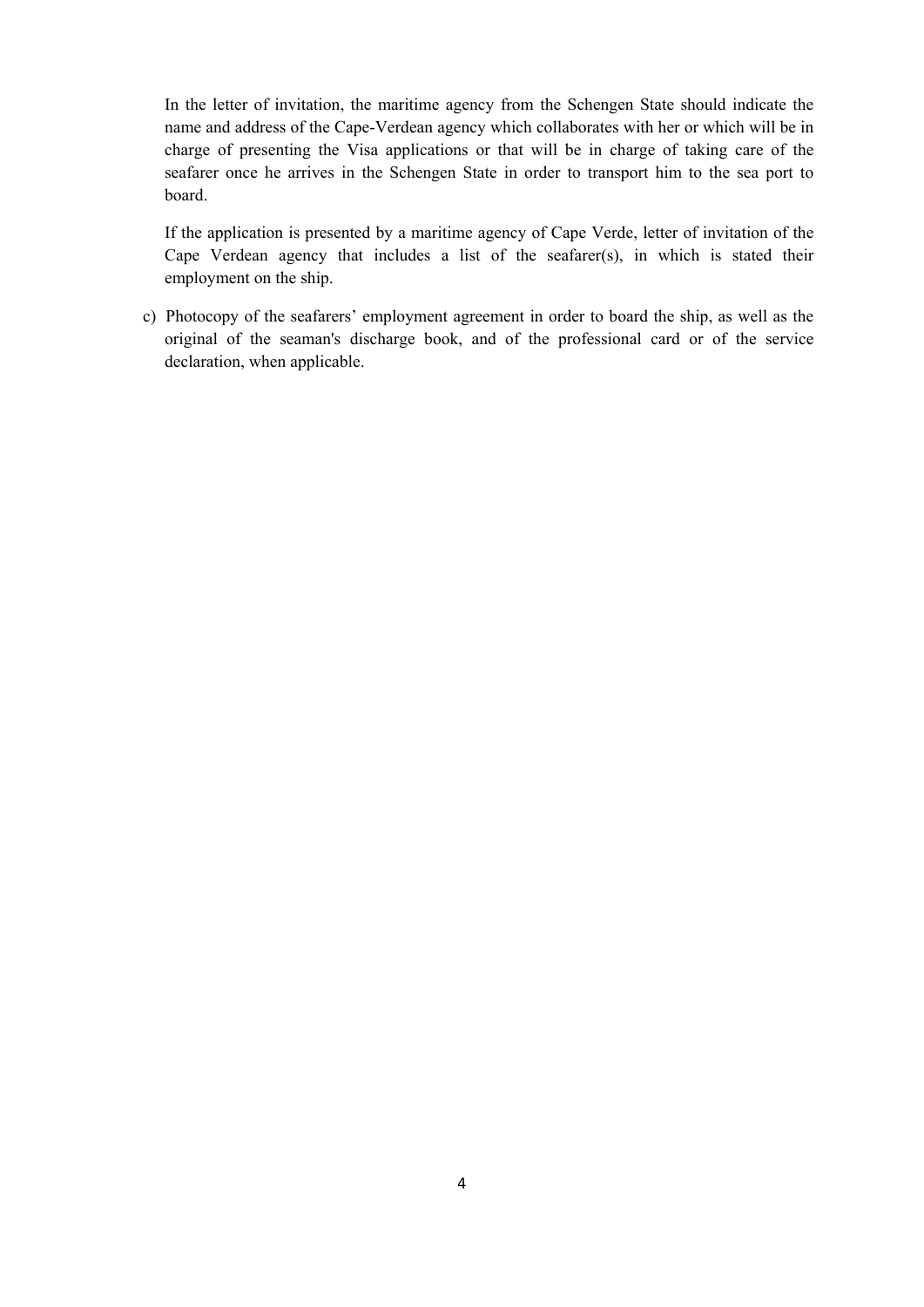## **ANNEX II**

### **List of supporting documents to be presented by visa applicants in Kenya**

- I. All applicants
	- − Preliminary ticket booking or travel itinerary (it is not necessary to buy a flight ticket at this stage).
- II. Additional requirements for applicants travelling for the purpose of medical treatment
- − A letter from the medical institution or doctor in the Member State of destination indicating the following:
	- − The contact with the local doctor;
	- − Nature of the treatment;
	- − Estimated time for recovery;
	- − The need for return visits;
	- − The cost of treatment;
	- − The mention that the patient is accepted;
	- − The indication that the treatment can be performed;
		- The indication that the medical institution or doctor agrees with the intended method of payment.
	- − A letter drafted and signed within the last 3 months by the applicant's treating doctor in Kenya providing background information about the medical treatment and confirming the need of specific medical treatment to be provided abroad.
	- − Recent bank statement covering the last three months.
	- − Proof of pre-payment of the treatment or other proof of sufficient financial means to cover the medial treatment (and related expenses).
	- − Proof from the medical institution showing that it agrees with your intended method of payment.
	- − Employed persons: a dated and signed letter from the [current] employer containing the following information:
		- − The employed person's personal data, function or profession;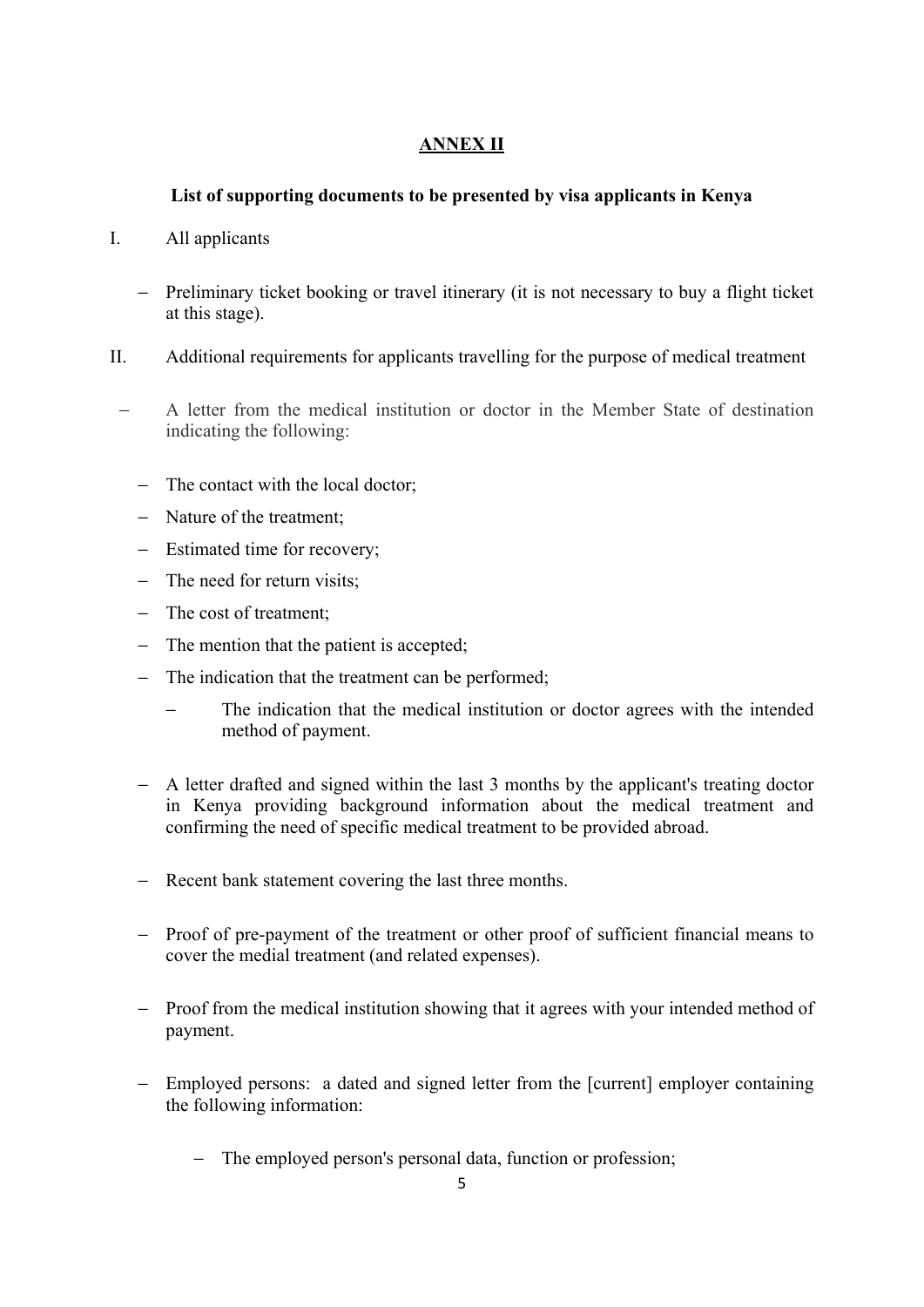- − terms of employment (temporary or permanent);
- − number of years of employment ;
- − granted leave days;
- − Self-employed persons: copy of Kenya PIN Certificate,
- − If available, bank statement for business account (for the last three months).
- − Retired persons: documents proving the pension or other financial support.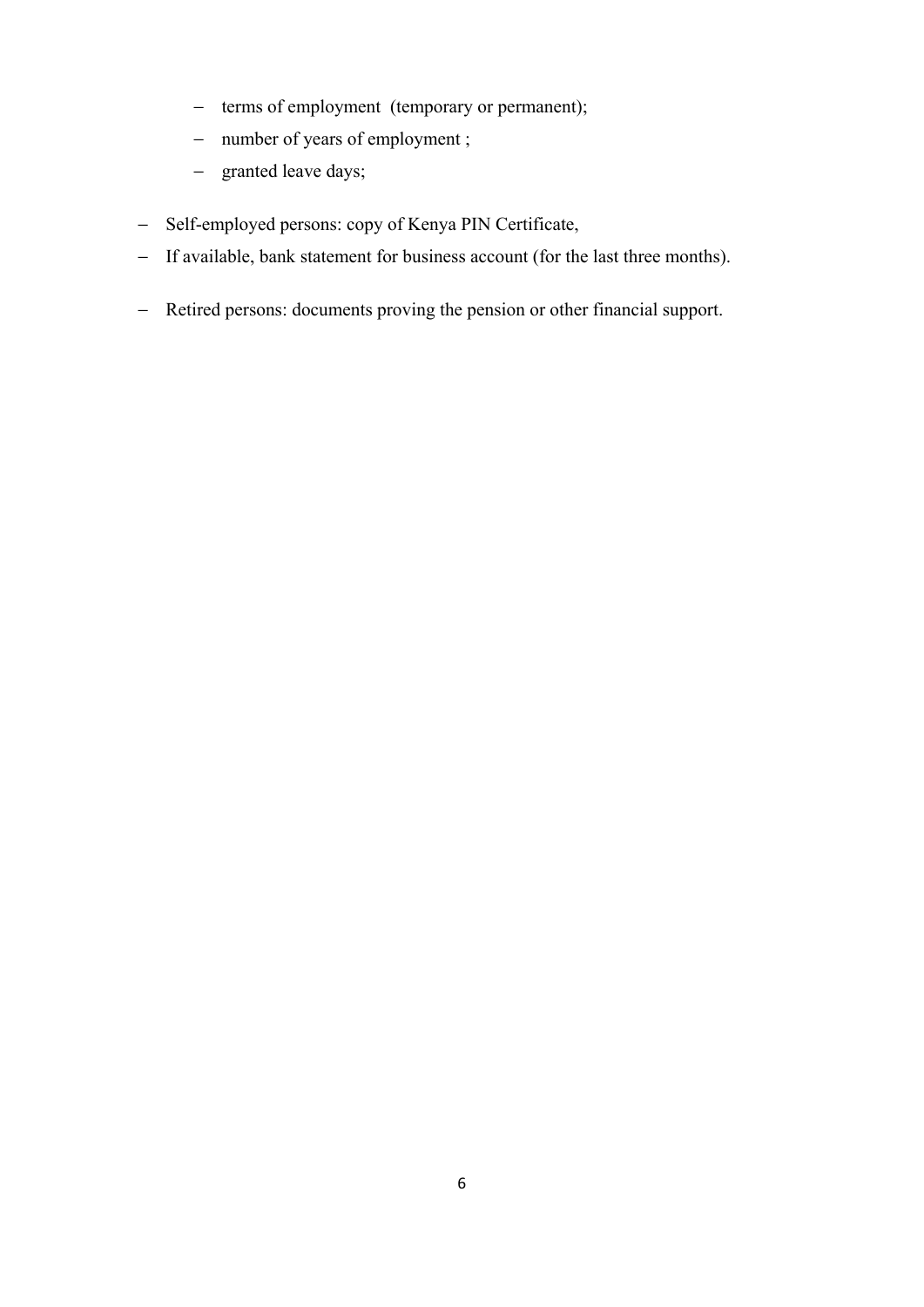- III. Additional requirements for applicants travelling for the purpose of tourism
	- − Detailed travel itinerary
	- − Employed persons: a signed letter from current employer containing the following information:
		- − The applicant's personal data, function/profession;
		- − Terms of employment (temporary or permanent);
		- − Starting date of employment;
		- − Monthly net salary;
		- − number of years with employer/organization;
		- − granted leave days;
		- − date and contact details of the employer.
	- − Self-employed persons: copy of Kenya PIN Certificate and, if available bank statement, for business account (last three months).
	- − Retired persons: documents proving the pension or other financial support.
	- − Any other documents relating to the applicant's personal ties in Kenya, such as marriage certificate, title deeds or lease agreements.
- IV. Additional requirements for applicants travelling for purpose of sport events
	- − Signed letter of invitation. The invitation must contain the following information:
		- − The applicant's personal data
		- − the name and date(s) of the event in the Member State
		- − if the event organizers will cover any expenses and/or insurance of participants
		- − date and contact details
	- − If you are part of a group or representing an organization, a dated and signed letter from the group leader or organization is required, which needs to state the following:
		- − the applicant's personal data;
		- − information on specific function held within the group/organization;
		- − the applicant's previous sport results (national and/or international);
		- − the applicant's level of competition;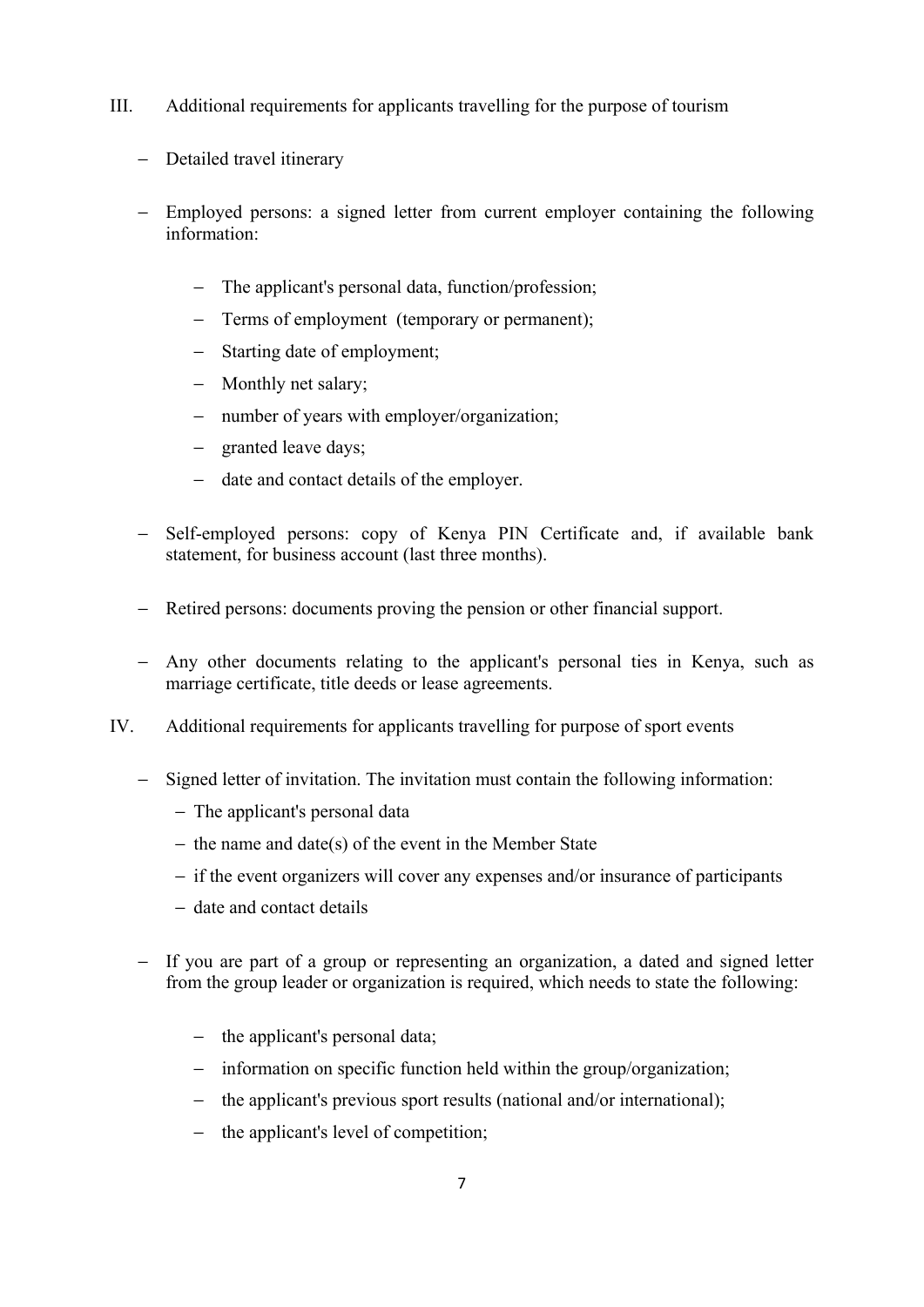- − purpose of the visit;
- − the name of the responsible person or organization for the financial support during the period in the Schengen Area;
- − Confirmation of participation in the sports event from the relevant Kenyan sports federation and the required documentation proving the level, if applicable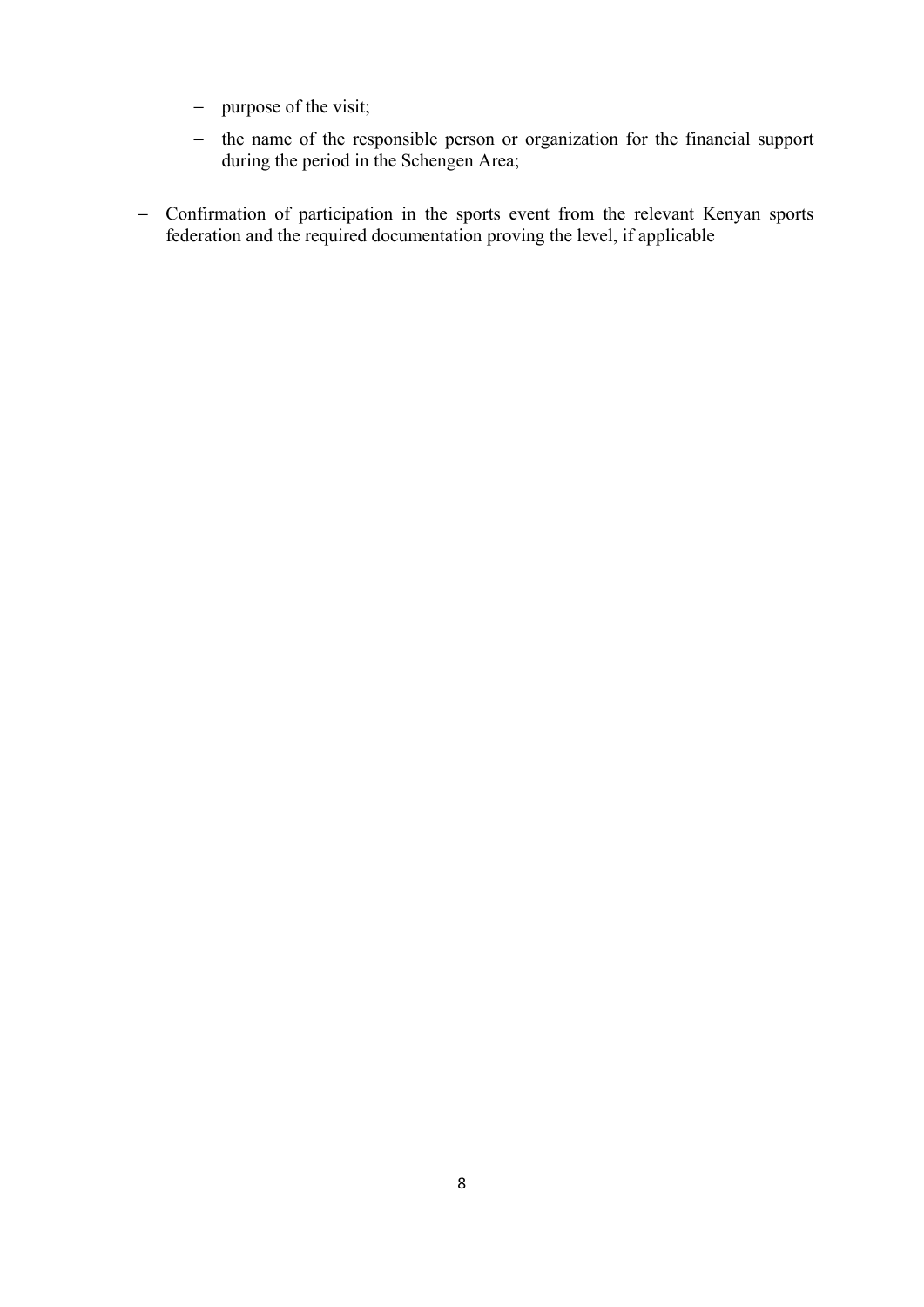V. Additional requirements for applicants travelling for purpose of business and conference (including official visits)

- − Signed letter of invitation. The invitation must contain the following information:
	- − The applicant's personal data
	- − the reason for the visit to the Member State of destination
	- − period of intended stay in the Member State
	- − who will be responsible for supporting the applicant financially during the stay in the Member States
	- − date and contact details
- − Signed letter from current employer or organization containing the following information:
	- − the applicant's personal data
	- − the applicant's function/profession
	- − terms of employment (temporary or permanent)
	- − number of years with employer/organization
	- − purpose of the visit
	- − who will be responsible for supporting the applicant financially during the time you are in the Member States
- − Salary: pay slips and bank account statements from the last three months
- − Self-employed persons: copy of Kenya PIN Certificate and, if available, bank statement for business account (last three months).
- − If the applicant is to attends a conference which requires prior registration, proof of registration and receipt for registration fee.
- VI. Additional requirements for minors (under 18 years)
	- − Original and copy of birth certificate
	- − Copy of both parents' ID-cards and passports, if applicable (all pages containing any type of information)
	- − Legalized written consent letter from both parents if the minor travels alone, or from the parent that is not accompanying the child when travelling.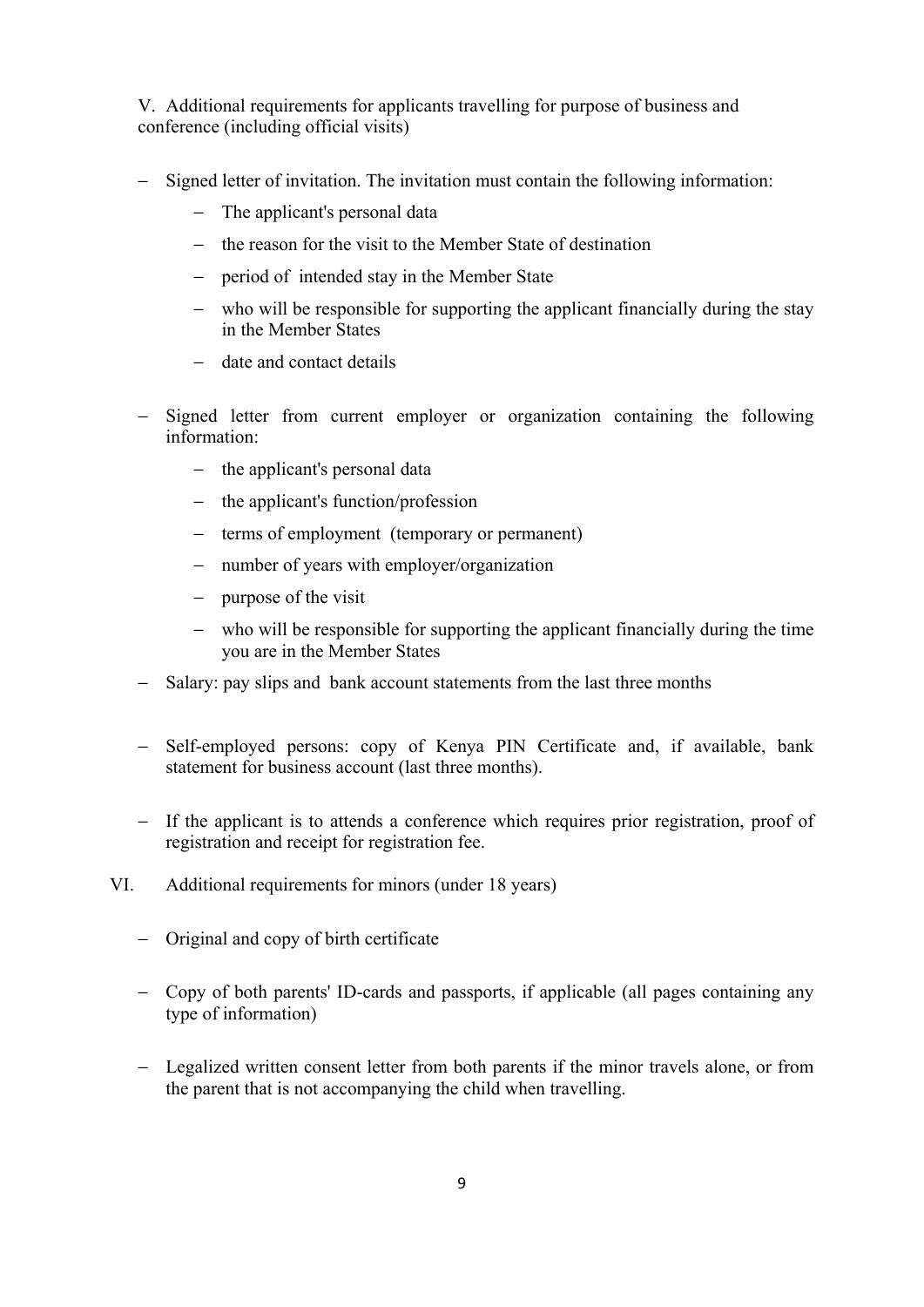- − If either one of the parent is absent or deceased this must be supported by the information on the birth certificate or a death certificate when applicable
- − If the legal guardian is someone else apart from the biological parent as stated in the birth certificate a custody order must be submitted proving the legal guardianship
- − A letter from school containing the minor's name, name of parents, grade, number of years at school, school holidays, contact details, date and name of school representative.
- − If the minor travels with a group: a complete list of names of all group members travelling and name of person in charge of the group
- VII. Additional requirements for applicants travelling for purpose of visiting family and friends
	- − Certified Invitation applicants should refer the website of the Member State of destination.
	- − Employed persons: a signed letter from your current employer containing the following information:
		- − The applicant's personal data, the applicant's function/profession;
		- − terms of employment (temporary or permanent);
		- − number of years with employer/organization;
		- − granted leave days;
		- − date and contact details.
	- − Self-employed persons: copy of Kenya PIN Certificate and if available bank statement for business account (last three months).
	- − Retired persons: documents proving your pension or other financial support.
	- − Any other documents relating to the applicant's personal establishment in Kenya like marriage certificate, title deeds or lease agreements.
- VIII. Additional requirements for applicants travelling for purpose of study and research
	- − Letter of acceptance from the Member State educational institution. The letter must contain the following information:
		- − The applicant's personal data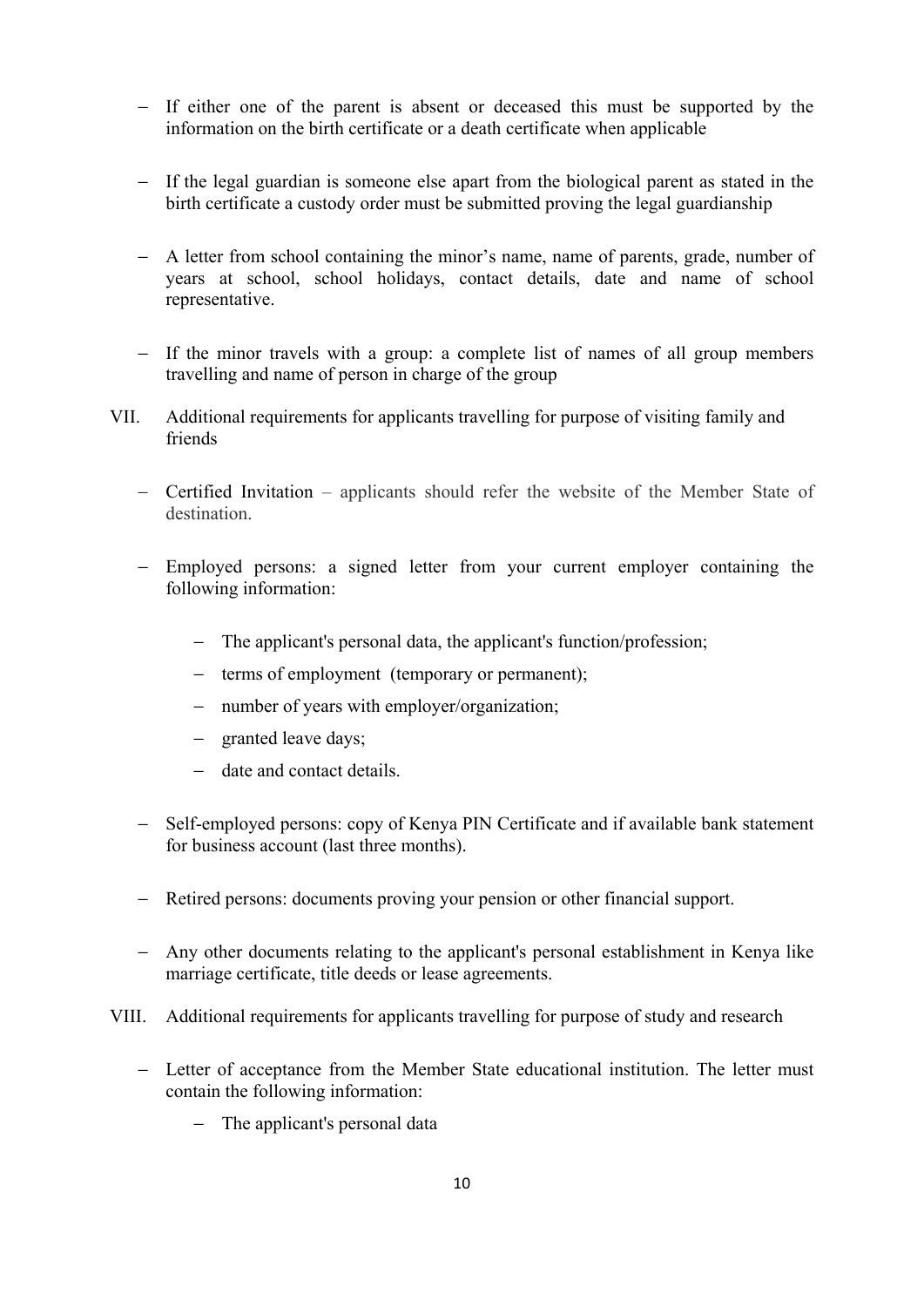- − Indications of the course that the applicant has been admitted to/what research work to be done
- − course/research duration
- − who will be responsible for supporting the applicant financially during the stay in the Member State
- − date and contact details
- − Signed letter from your educational institution in Kenya containing your personal data, name of institution, contact details, course enrollment and number of years at institution.
- IX. Additional requirements for non-Kenyan applicants residing in Kenya
	- − Copy of the applicant's Kenya residence permit. The validity of the permit must exceed the planned stay in the Member States with at least three months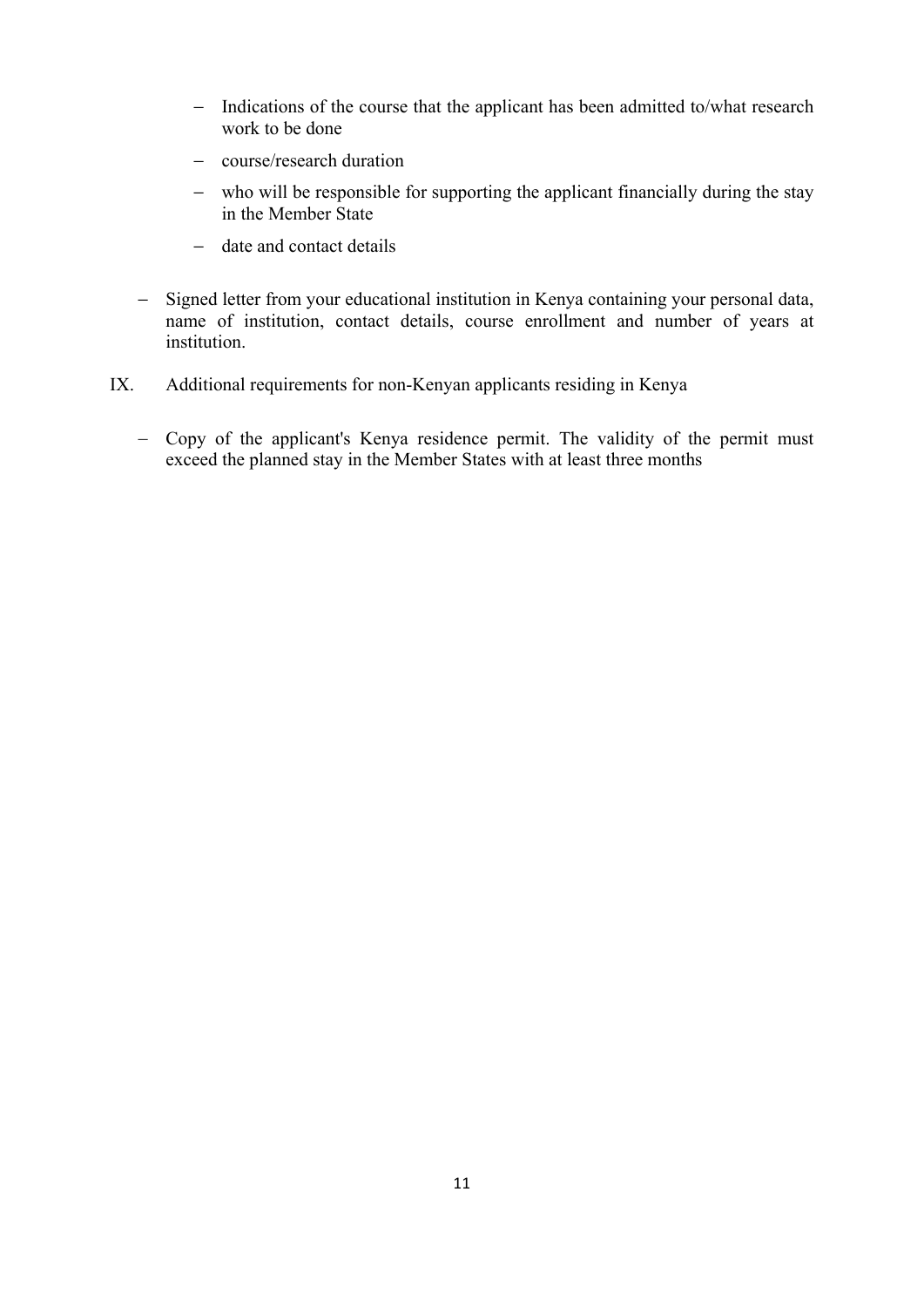### **ANNEX III**

### **List of supporting documents to be presented by visa applicants in the Philippines**

- I. General requirements for all visa applicants
- 1. Proof of financial means of the applicant
	- − Bank certification, bank books
	- − Personal bank statements, credit card statements or balance covering the last six months
	- − For minors: Proof of economic means of parents or legal guardian (cf. the above)
	- − For seafarers: see part III
- 2. Proof of travel
	- − Copy of the roundtrip airline reservation with Passenger Registration Number (or reservation number) and travel itinerary.
- 3. Proof of will to return
	- − Copy of employment contract or social security contributions (if relevant)
	- − Copy of real estate property title-deed (if relevant)
	- − Proof of family ties in the Philippines (e.g. marriage certificate)
- 4. Proof of occupation
	- − If employed:
		- − Certificate of employment
		- − Certificate of leave absence
	- − If self-employed:
		- − Department of Trade Industry (DTI)/Securities Exchange Commission SEC registration of business
		- − Income Tax Return
		- − Business Financial Statement
	- − If student:
		- − Proof of enrolment
		- − Certificate of leave absence if travelling during school year
- 5. If travelling with spouse and/or children
	- − Marriage contract certified by the National Statistics Office (NSO)
	- − Birth certificates of children certified by the National Statistics Office (NSO)
- 6. For non-Filipino applicants who have valid residence status in the Philippines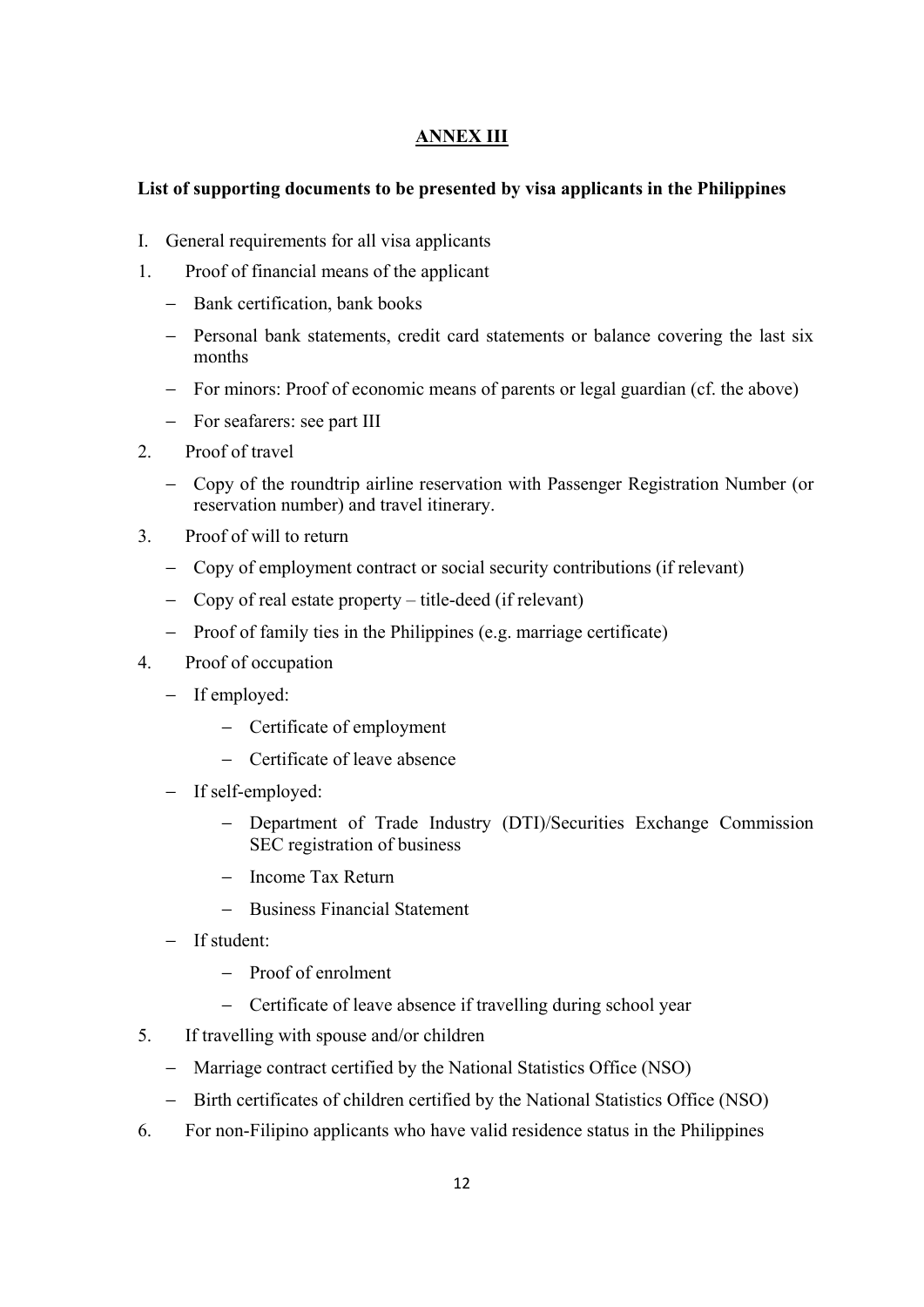- − Copy of Alien Certificate Registration (ACR)
- − Re-entry permit
- 7. Minors
	- − Affidavit of support & consent of parents (specially of the non-travelling parent) or legal guardian

Copy of passport of parents or legal guardian

- − Birth certificate of the minor certified by the National Statistics Office (NSO)
- − Department of Social Welfare and Development (DSWD) clearance
- II. Documents to be submitted depending on the purpose of travel
- 1. Tourism
	- − Proof of accommodation: Hotel confirmation or hotel voucher
	- − Detailed day-to-day itinerary of the planned trip
- 2. Family or friends visit
	- − Proof of sponsorship2 :
		- − Letter of guarantee, invitation letter or hotel reservation
		- − Proof of relationship (birth certificate, marriage certificate)
		- − A photocopy of the bio data page of the passport and/or travel history of the sponsor in case of non-formalised relationship (boyfriend/girlfriend)
- 3. Travelling for the purpose of business trip, cultural or sports event, official visit
	- − Certificate from the employer:
		- − letter of the Philippine company introducing the businessperson, purpose and duration of the visit(s), financial cover of the visit, short company profile, etc.
	- − Invitation from the visited company or organisation:
		- the letter should incorporate relevant personal data of the invited, length of the invitation, reason and activity to develop in the Member State during the visit
	- − Proof of recent business contacts:
		- − In case of doubt repeated invitations from the same company in favour of the same applicant, documents in order to proof that the continuation of the commercial relationship with the company that invites (contracts, bills, etc.)

 2 Austria, Belgium, Czech Republic, Denmark (may be requested if Denmark is represented by another Member State), Finland, France, Germany, Greece, Hungary, Italy, Lithuania, Luxembourg, Malta, Netherlands, Norway, Poland, Slovakia, Slovenia, Spain, Sweden, Switzerland.